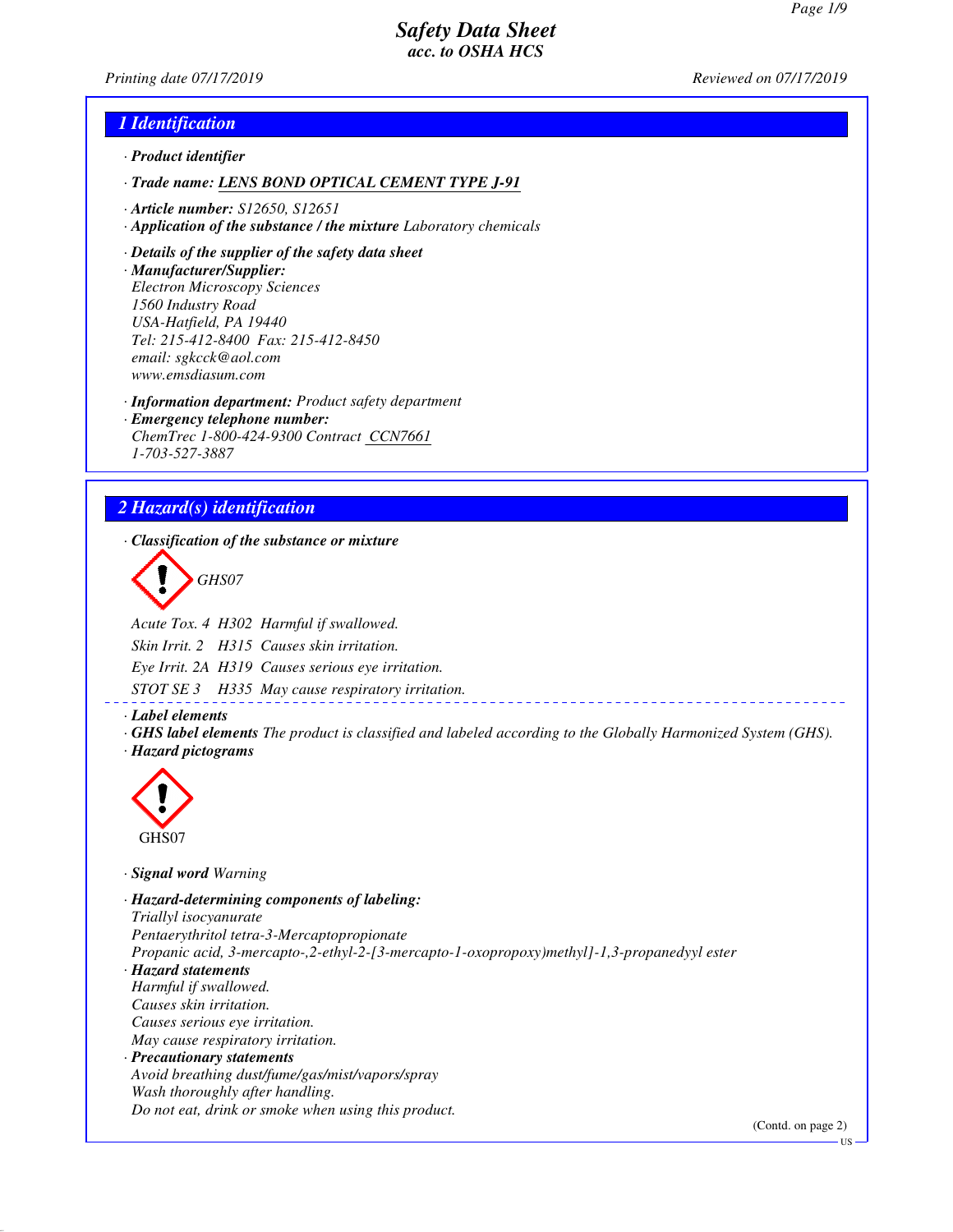*Printing date 07/17/2019 Reviewed on 07/17/2019*

### *Trade name: LENS BOND OPTICAL CEMENT TYPE J-91*

|                                                                                                                | (Contd. of page 1) |
|----------------------------------------------------------------------------------------------------------------|--------------------|
| Use only outdoors or in a well-ventilated area.                                                                |                    |
| Wear protective gloves / eye protection / face protection.                                                     |                    |
| If swallowed: Call a poison center/doctor if you feel unwell.                                                  |                    |
| Rinse mouth.                                                                                                   |                    |
| If on skin: Wash with plenty of water.                                                                         |                    |
| Specific treatment (see on this label).                                                                        |                    |
| IF INHALED: Remove person to fresh air and keep comfortable for breathing.                                     |                    |
| If in eyes: Rinse cautiously with water for several minutes. Remove contact lenses, if present and easy to do. |                    |
| Continue rinsing.                                                                                              |                    |
| If skin irritation occurs: Get medical advice/attention.                                                       |                    |
| Take off contaminated clothing and wash it before reuse.                                                       |                    |
| If eye irritation persists: Get medical advice/attention.                                                      |                    |
| Store in a well-ventilated place. Keep container tightly closed.                                               |                    |
| Store locked up.                                                                                               |                    |
| Dispose of contents/container in accordance with local/regional/national/international regulations.            |                    |
| · Classification system:                                                                                       |                    |
| $\cdot$ NFPA ratings (scale 0 - 4)                                                                             |                    |
| $Health = 2$                                                                                                   |                    |
| $Fire = 1$                                                                                                     |                    |
| $Reactivity = 0$                                                                                               |                    |
|                                                                                                                |                    |
| $\cdot$ HMIS-ratings (scale 0 - 4)                                                                             |                    |
| <b>HEALTH</b><br>$\sqrt{2}$<br>$Health = 2$                                                                    |                    |
| $\boxed{1}$<br>$Fire = 1$<br><b>FIRE</b>                                                                       |                    |
|                                                                                                                |                    |
| $Reactivity = 0$<br><b>REACTIVITY</b> 0                                                                        |                    |
| $\cdot$ Other hazards                                                                                          |                    |
| · Results of PBT and vPvB assessment                                                                           |                    |
| $\cdot$ <b>PBT:</b> Not applicable.                                                                            |                    |
| $\cdot$ vPvB: Not applicable.                                                                                  |                    |
|                                                                                                                |                    |

### *3 Composition/information on ingredients*

*· Chemical characterization: Mixtures*

*· Description: Mixture of the substances listed below with nonhazardous additions.*

#### *· Dangerous components: 1025-15-6 Triallyl isocyanurate >25-*≤*50% 7575-23-7 Pentaerythritol tetra-3-Mercaptopropionate >10-*≤*25% 33007-83-9 Propanic acid, 3-mercapto-,2-ethyl-2-[3-mercapto-1-oxopropoxy)methyl]-1,3 propanedyyl ester >10-*≤*25%*

# *4 First-aid measures*

#### *· Description of first aid measures*

*· General information:*

*Symptoms of poisoning may even occur after several hours; therefore medical observation for at least 48 hours after the accident.*

*· After inhalation: In case of unconsciousness place patient stably in side position for transportation.*

*· After skin contact: Immediately wash with water and soap and rinse thoroughly.*

(Contd. on page 3)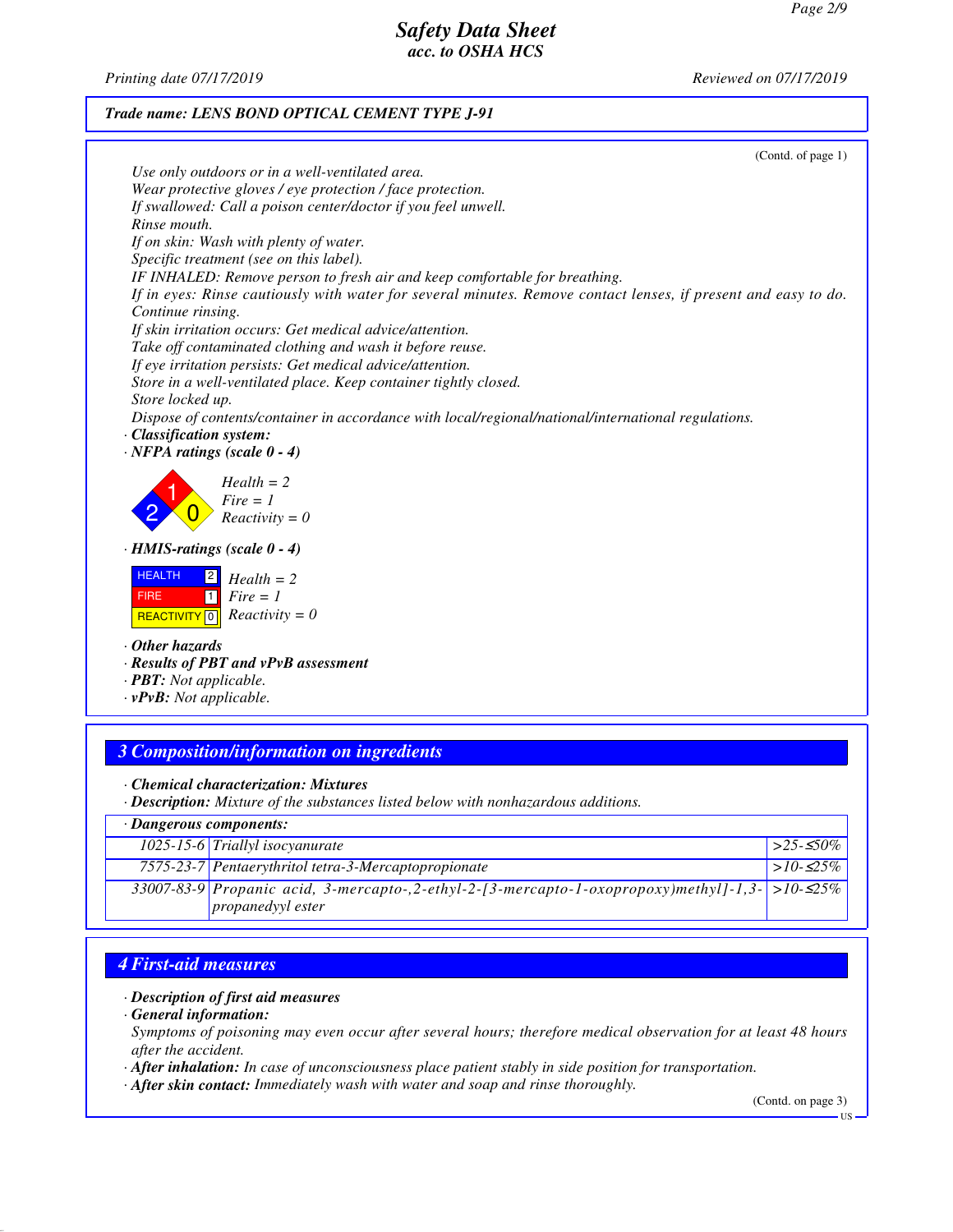*Printing date 07/17/2019 Reviewed on 07/17/2019*

(Contd. of page 2)

#### *Trade name: LENS BOND OPTICAL CEMENT TYPE J-91*

*· After eye contact:*

*Rinse opened eye for several minutes under running water. If symptoms persist, consult a doctor.*

- *· After swallowing: Immediately call a doctor.*
- *· Information for doctor:*
- *· Most important symptoms and effects, both acute and delayed No further relevant information available.*
- *· Indication of any immediate medical attention and special treatment needed*

*No further relevant information available.*

#### *5 Fire-fighting measures*

- *· Extinguishing media*
- *· Suitable extinguishing agents: Use fire fighting measures that suit the environment.*
- *· Special hazards arising from the substance or mixture No further relevant information available.*
- *· Advice for firefighters*
- *· Protective equipment: No special measures required.*

### *6 Accidental release measures*

- *· Personal precautions, protective equipment and emergency procedures Not required.*
- *· Environmental precautions: Do not allow to enter sewers/ surface or ground water.*
- *· Methods and material for containment and cleaning up:*
- *Absorb with liquid-binding material (sand, diatomite, acid binders, universal binders, sawdust). Dispose contaminated material as waste according to item 13.*

*Ensure adequate ventilation.*

*· Reference to other sections*

*See Section 7 for information on safe handling. See Section 8 for information on personal protection equipment. See Section 13 for disposal information.*

*· Protective Action Criteria for Chemicals*

*· PAC-1:*

*None of the ingredients is listed.*

*· PAC-2:*

*None of the ingredients is listed.*

*· PAC-3:*

*None of the ingredients is listed.*

### *7 Handling and storage*

*· Handling:*

*· Precautions for safe handling*

*Ensure good ventilation/exhaustion at the workplace.*

*Prevent formation of aerosols.*

*· Information about protection against explosions and fires: No special measures required.*

*· Conditions for safe storage, including any incompatibilities*

*· Storage:*

- *· Requirements to be met by storerooms and receptacles: No special requirements.*
- *· Information about storage in one common storage facility: Not required.*
- *· Further information about storage conditions: Keep receptacle tightly sealed.*

(Contd. on page 4)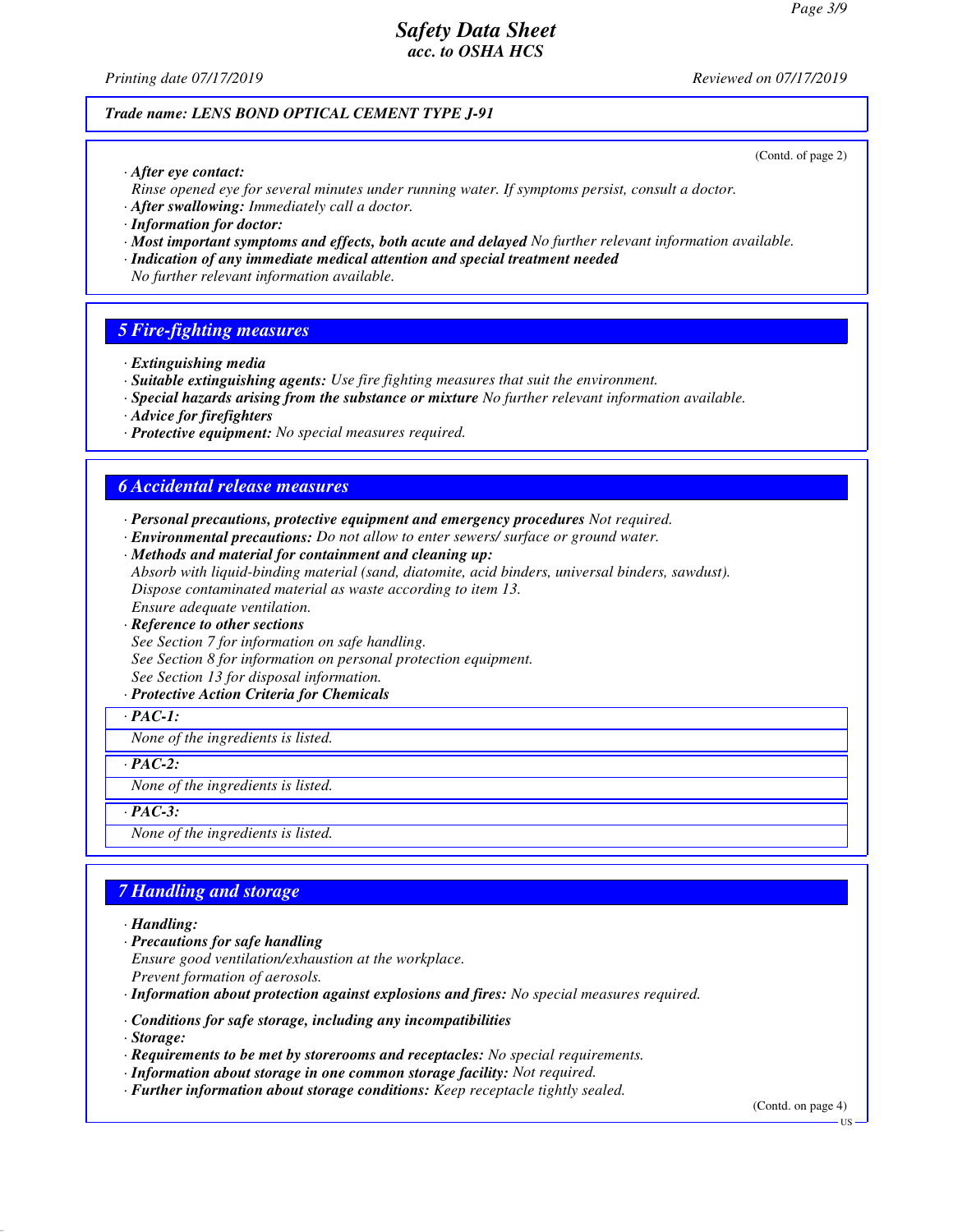*Printing date 07/17/2019 Reviewed on 07/17/2019*

*Trade name: LENS BOND OPTICAL CEMENT TYPE J-91*

(Contd. of page 3)

*· Specific end use(s) No further relevant information available.*

### *8 Exposure controls/personal protection*

*· Additional information about design of technical systems: No further data; see item 7.*

- *· Control parameters*
- *· Components with limit values that require monitoring at the workplace:*

*The product does not contain any relevant quantities of materials with critical values that have to be monitored at the workplace.*

- *· Additional information: The lists that were valid during the creation were used as basis.*
- *· Exposure controls*
- *· Personal protective equipment:*
- *· General protective and hygienic measures: Keep away from foodstuffs, beverages and feed. Immediately remove all soiled and contaminated clothing. Wash hands before breaks and at the end of work. Avoid contact with the eyes and skin.*
- *· Breathing equipment:*

*In case of brief exposure or low pollution use respiratory filter device. In case of intensive or longer exposure use respiratory protective device that is independent of circulating air.*

*· Protection of hands:*



*Protective gloves*

*The glove material has to be impermeable and resistant to the product/ the substance/ the preparation. Due to missing tests no recommendation to the glove material can be given for the product/ the preparation/ the chemical mixture.*

*Selection of the glove material on consideration of the penetration times, rates of diffusion and the degradation · Material of gloves*

*The selection of the suitable gloves does not only depend on the material, but also on further marks of quality and varies from manufacturer to manufacturer. As the product is a preparation of several substances, the resistance of the glove material can not be calculated in advance and has therefore to be checked prior to the application.*

#### *· Penetration time of glove material*

*The exact break through time has to be found out by the manufacturer of the protective gloves and has to be observed.*

*· Eye protection:*



# *9 Physical and chemical properties*

- *· Information on basic physical and chemical properties*
- *· General Information*
- *· Appearance:*
	-
- *Form: Liquid Color: White*

(Contd. on page 5)

US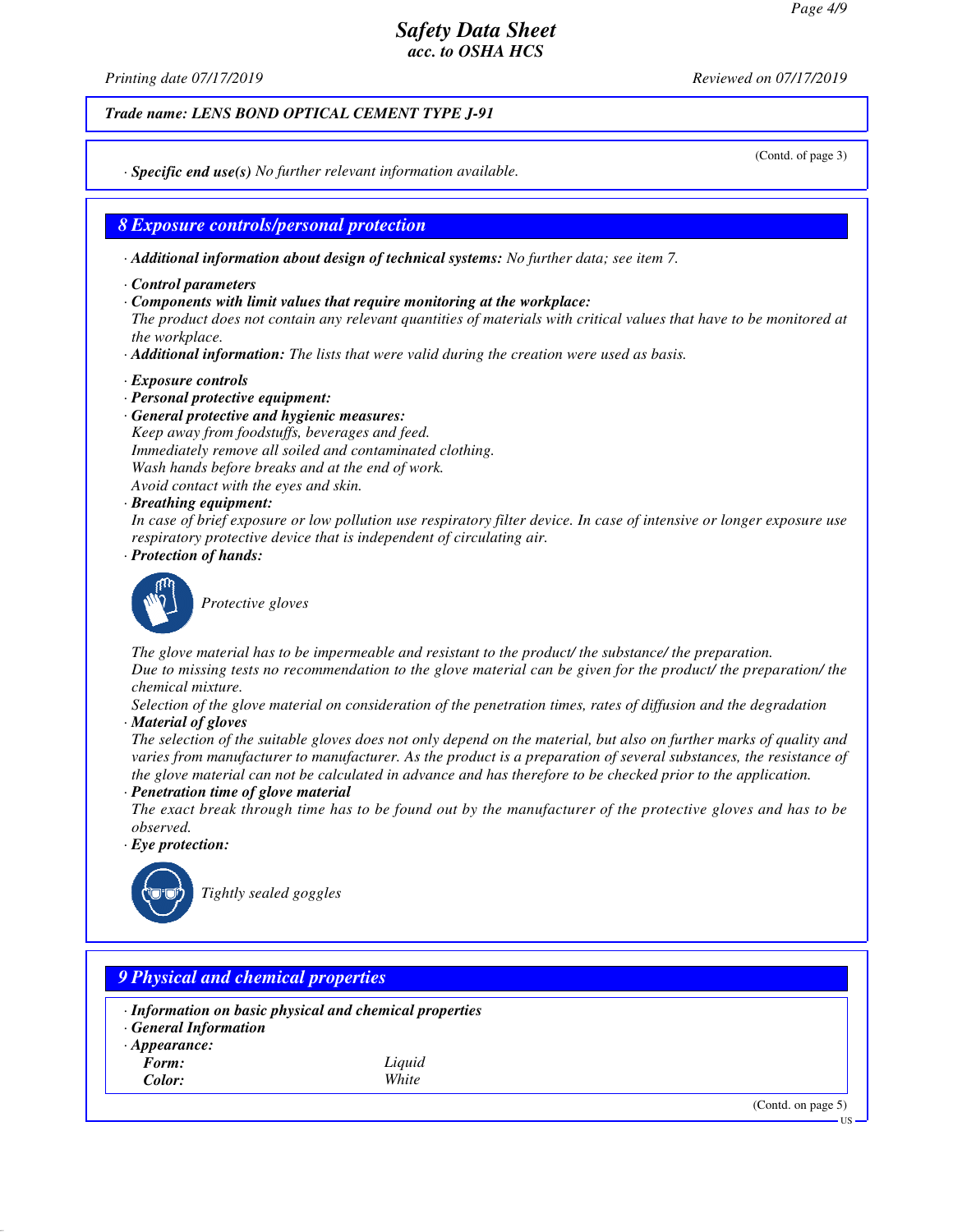*Printing date 07/17/2019 Reviewed on 07/17/2019*

#### *Trade name: LENS BOND OPTICAL CEMENT TYPE J-91*

|                                                            | (Contd. of page 4)                            |  |
|------------------------------------------------------------|-----------------------------------------------|--|
| $\cdot$ Odor:                                              | Sulphurous                                    |  |
| · Odor threshold:                                          | Not determined.                               |  |
| $\cdot$ pH-value:                                          | Not determined.                               |  |
| · Change in condition                                      |                                               |  |
| <b>Melting point/Melting range:</b>                        | Undetermined.                                 |  |
| <b>Boiling point/Boiling range:</b>                        | 210 °C (410 °F)                               |  |
| · Flash point:                                             | 130 °C (266 °F)                               |  |
| · Flammability (solid, gaseous):                           | Not flammable.                                |  |
| · Decomposition temperature:                               | Not determined.                               |  |
| · Auto igniting:                                           | Product is not selfigniting.                  |  |
| · Danger of explosion:                                     | Product does not present an explosion hazard. |  |
| · Explosion limits:                                        |                                               |  |
| Lower:                                                     | Not determined.                               |  |
| <b>Upper:</b>                                              | Not determined.                               |  |
| · Vapor pressure:                                          | Not determined.                               |  |
| $\cdot$ Density:                                           | Not determined.                               |  |
| · Relative density                                         | Not determined.                               |  |
| · Vapor density                                            | Not determined.                               |  |
| $\cdot$ Evaporation rate                                   | Not determined.                               |  |
| · Solubility in / Miscibility with                         |                                               |  |
| Water:                                                     | Not miscible or difficult to mix.             |  |
| · Partition coefficient (n-octanol/water): Not determined. |                                               |  |
| · Viscosity:                                               |                                               |  |
| Dynamic:                                                   | Not determined.                               |  |
| Kinematic:                                                 | Not determined.                               |  |
| · Solvent content:                                         |                                               |  |
| <b>VOC</b> content:                                        | $0.00 \%$                                     |  |
|                                                            | $0.0$ g/l $/0.00$ lb/gal                      |  |
| <b>Solids content:</b>                                     | $0.0 \%$                                      |  |
| $\cdot$ Other information                                  | No further relevant information available.    |  |

### *10 Stability and reactivity*

*· Reactivity No further relevant information available.*

*· Chemical stability*

*· Thermal decomposition / conditions to be avoided: No decomposition if used according to specifications.*

- *· Possibility of hazardous reactions No dangerous reactions known.*
- *· Conditions to avoid No further relevant information available.*
- *· Incompatible materials: No further relevant information available.*

*· Hazardous decomposition products: No dangerous decomposition products known.*

(Contd. on page 6)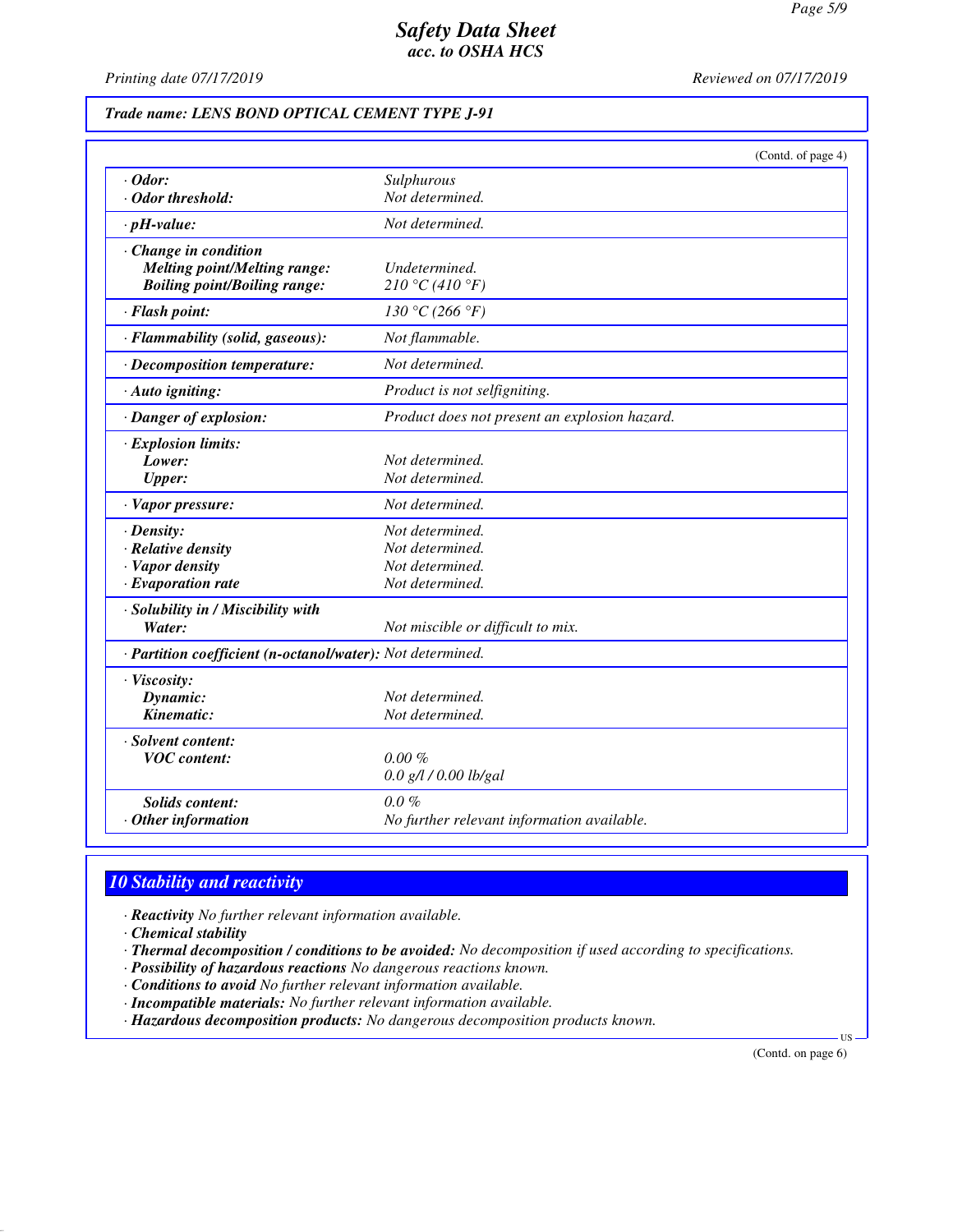*Printing date 07/17/2019 Reviewed on 07/17/2019*

#### *Trade name: LENS BOND OPTICAL CEMENT TYPE J-91*

(Contd. of page 5)

### *11 Toxicological information*

- *· Information on toxicological effects*
- *· Acute toxicity:*
- *· Primary irritant effect:*
- *· on the skin: Irritant to skin and mucous membranes.*
- *· on the eye: Irritating effect.*
- *· Sensitization: No sensitizing effects known.*
- *· Additional toxicological information:*

*The product shows the following dangers according to internally approved calculation methods for preparations: Harmful*

*Irritant*

#### *· Carcinogenic categories*

*· IARC (International Agency for Research on Cancer)*

*None of the ingredients is listed.*

*· NTP (National Toxicology Program)*

*None of the ingredients is listed.*

*· OSHA-Ca (Occupational Safety Health Administration)*

*None of the ingredients is listed.*

### *12 Ecological information*

*· Toxicity*

- *· Aquatic toxicity: No further relevant information available.*
- *· Persistence and degradability No further relevant information available.*

*· Behavior in environmental systems:*

- *· Bioaccumulative potential No further relevant information available.*
- *· Mobility in soil No further relevant information available.*
- *· Additional ecological information:*

*· General notes:*

*Water hazard class 3 (Self-assessment): extremely hazardous for water*

*Do not allow product to reach ground water, water course or sewage system, even in small quantities.*

*Danger to drinking water if even extremely small quantities leak into the ground.*

- *· Results of PBT and vPvB assessment*
- *· PBT: Not applicable.*
- *· vPvB: Not applicable.*
- *· Other adverse effects No further relevant information available.*

## *13 Disposal considerations*

- *· Waste treatment methods*
- *· Recommendation:*

*Must not be disposed of together with household garbage. Do not allow product to reach sewage system.*

- *· Uncleaned packagings:*
- *· Recommendation: Disposal must be made according to official regulations.*

(Contd. on page 7)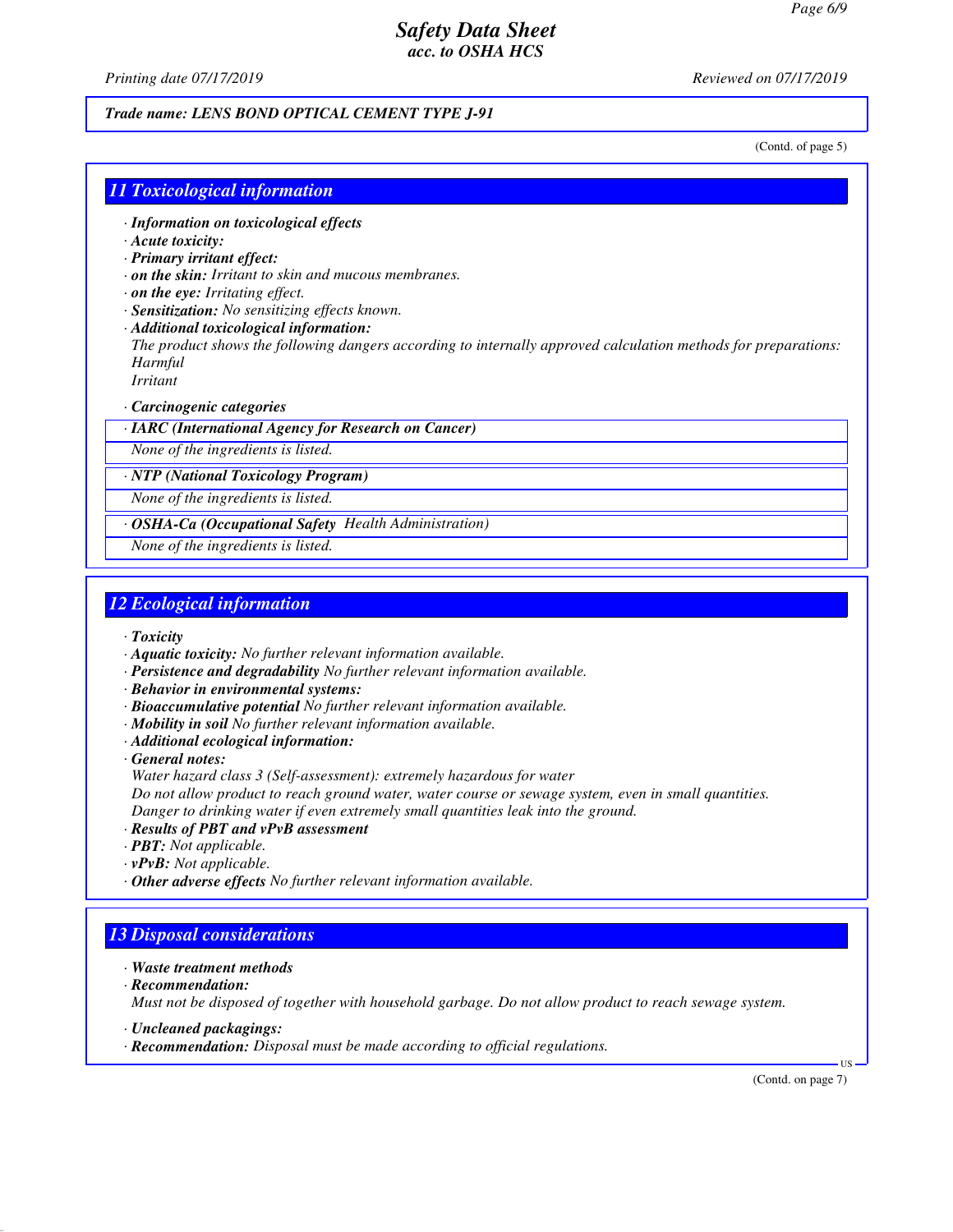*Printing date 07/17/2019 Reviewed on 07/17/2019*

### *Trade name: LENS BOND OPTICAL CEMENT TYPE J-91*

(Contd. of page 6)

| <b>14 Transport information</b>                                                           |                 |
|-------------------------------------------------------------------------------------------|-----------------|
| · UN-Number<br>· DOT, ADR, ADN, IMDG, IATA                                                | Void            |
| · UN proper shipping name<br>· DOT, ADR, ADN, IMDG, IATA                                  | Void            |
| · Transport hazard class(es)                                                              |                 |
| · DOT, ADR, ADN, IMDG, IATA                                                               |                 |
| · Class                                                                                   | Void            |
| · Packing group<br>· DOT, ADR, IMDG, IATA                                                 | Void            |
| · Environmental hazards:                                                                  | Not applicable. |
| Special precautions for user                                                              | Not applicable. |
| $\cdot$ Transport in bulk according to Annex II of<br><b>MARPOL73/78 and the IBC Code</b> | Not applicable. |
| · UN "Model Regulation":                                                                  | Void            |

# *15 Regulatory information*

*· Safety, health and environmental regulations/legislation specific for the substance or mixture · Sara*

|                  | · Section 355 (extremely hazardous substances):                                                                         |                    |
|------------------|-------------------------------------------------------------------------------------------------------------------------|--------------------|
|                  | None of the ingredients is listed.                                                                                      |                    |
|                  | Section 313 (Specific toxic chemical listings):                                                                         |                    |
|                  | None of the ingredients is listed.                                                                                      |                    |
|                  | TSCA (Toxic Substances Control Act):                                                                                    |                    |
|                  | 1025-15-6 Triallyl isocyanurate                                                                                         | <b>ACTIVE</b>      |
|                  | 68855-40-3 Isophorone dilisocyanate, Dihydroxyhydantoin, trimethlylopropane diallyl ether Reaction $ ACTIVE$<br>product |                    |
|                  | 7575-23-7 Pentaerythritol tetra-3-Mercaptopropionate                                                                    | <b>ACTIVE</b>      |
|                  | 33007-83-9 Propanic acid, 3-mercapto-, 2-ethyl-2-[3-mercapto-1-oxopropoxy)methyl]-1,3-<br>propanedyyl ester             | <b>ACTIVE</b>      |
|                  | · Hazardous Air Pollutants                                                                                              |                    |
|                  | None of the ingredients is listed.                                                                                      |                    |
| · Proposition 65 |                                                                                                                         |                    |
|                  | Chemicals known to cause cancer:                                                                                        |                    |
|                  | None of the ingredients is listed.                                                                                      |                    |
|                  | Chemicals known to cause reproductive toxicity for females:                                                             |                    |
|                  | None of the ingredients is listed.                                                                                      |                    |
|                  | Chemicals known to cause reproductive toxicity for males:                                                               |                    |
|                  | None of the ingredients is listed.                                                                                      |                    |
|                  | · Chemicals known to cause developmental toxicity:                                                                      |                    |
|                  | None of the ingredients is listed.                                                                                      |                    |
|                  |                                                                                                                         | (Contd. on page 8) |
|                  |                                                                                                                         | - US               |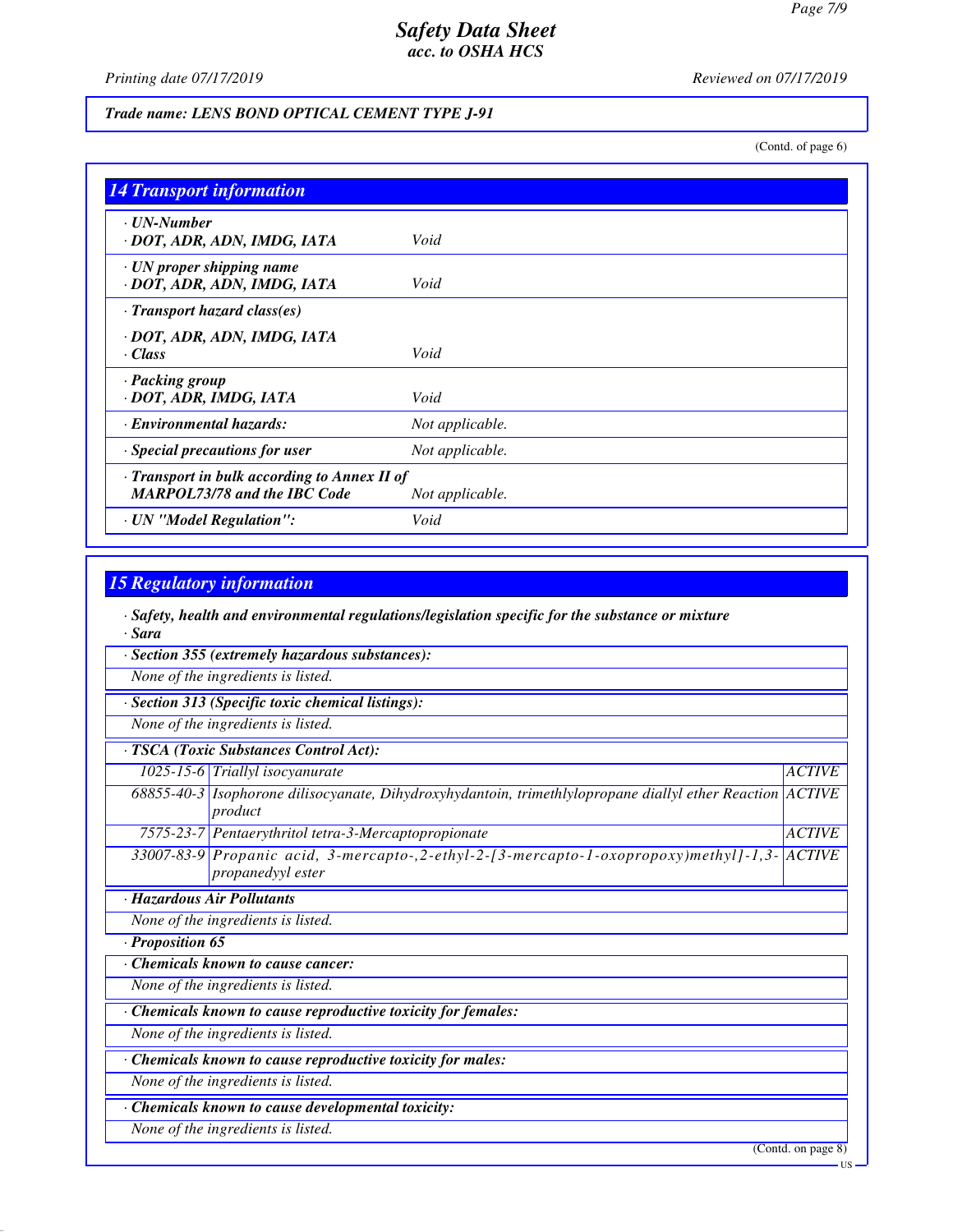*Printing date 07/17/2019 Reviewed on 07/17/2019*

#### *Trade name: LENS BOND OPTICAL CEMENT TYPE J-91*

(Contd. of page 7)

*· Carcinogenic categories*

*· EPA (Environmental Protection Agency)*

*None of the ingredients is listed.*

*· TLV (Threshold Limit Value established by ACGIH)*

*None of the ingredients is listed.*

*· NIOSH-Ca (National Institute for Occupational Safety and Health)*

*None of the ingredients is listed.*

*· GHS label elements The product is classified and labeled according to the Globally Harmonized System (GHS). · Hazard pictograms*



*· Signal word Warning*

*· Hazard-determining components of labeling: Triallyl isocyanurate Pentaerythritol tetra-3-Mercaptopropionate Propanic acid, 3-mercapto-,2-ethyl-2-[3-mercapto-1-oxopropoxy)methyl]-1,3-propanedyyl ester · Hazard statements Harmful if swallowed. Causes skin irritation. Causes serious eye irritation. May cause respiratory irritation. · Precautionary statements Avoid breathing dust/fume/gas/mist/vapors/spray Wash thoroughly after handling. Do not eat, drink or smoke when using this product. Use only outdoors or in a well-ventilated area. Wear protective gloves / eye protection / face protection. If swallowed: Call a poison center/doctor if you feel unwell. Rinse mouth. If on skin: Wash with plenty of water. Specific treatment (see on this label). IF INHALED: Remove person to fresh air and keep comfortable for breathing. If in eyes: Rinse cautiously with water for several minutes. Remove contact lenses, if present and easy to do. Continue rinsing. If skin irritation occurs: Get medical advice/attention. Take off contaminated clothing and wash it before reuse. If eye irritation persists: Get medical advice/attention. Store in a well-ventilated place. Keep container tightly closed. Store locked up. Dispose of contents/container in accordance with local/regional/national/international regulations.*

*· Chemical safety assessment: A Chemical Safety Assessment has not been carried out.*

### *16 Other information*

*This information is based on our present knowledge. However, this shall not constitute a guarantee for any specific product features and shall not establish a legally valid contractual relationship.*

(Contd. on page 9)

US